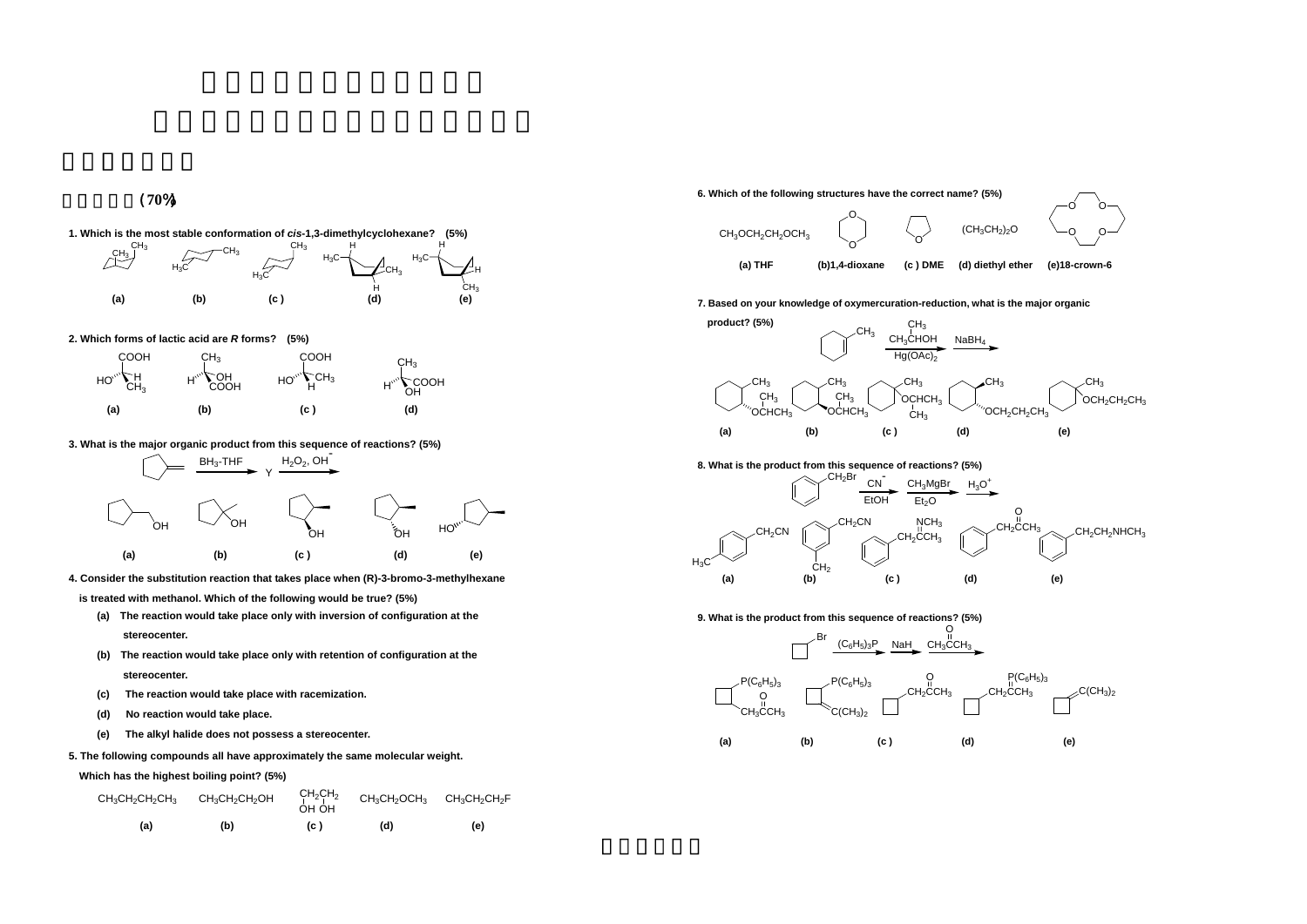**10. Arrange these compounds in order of increasing acidity (lowest first). (5%)**



**13. Which of the following is the strongest base?(5%)**



**14. Which is the major organic product from this sequence of reaction? (5%)**





## **Write structural formulas for each of the following.(10%)**



(a) Pyrimidine (b) Purine (c ) Indol (d) Quinoline (e) Pyrrole

# $(20\%)$



**11. What is the major organic product from the following reaction? (5%)**

**12. Which is the major organic product from this sequence of reaction? (5%)**